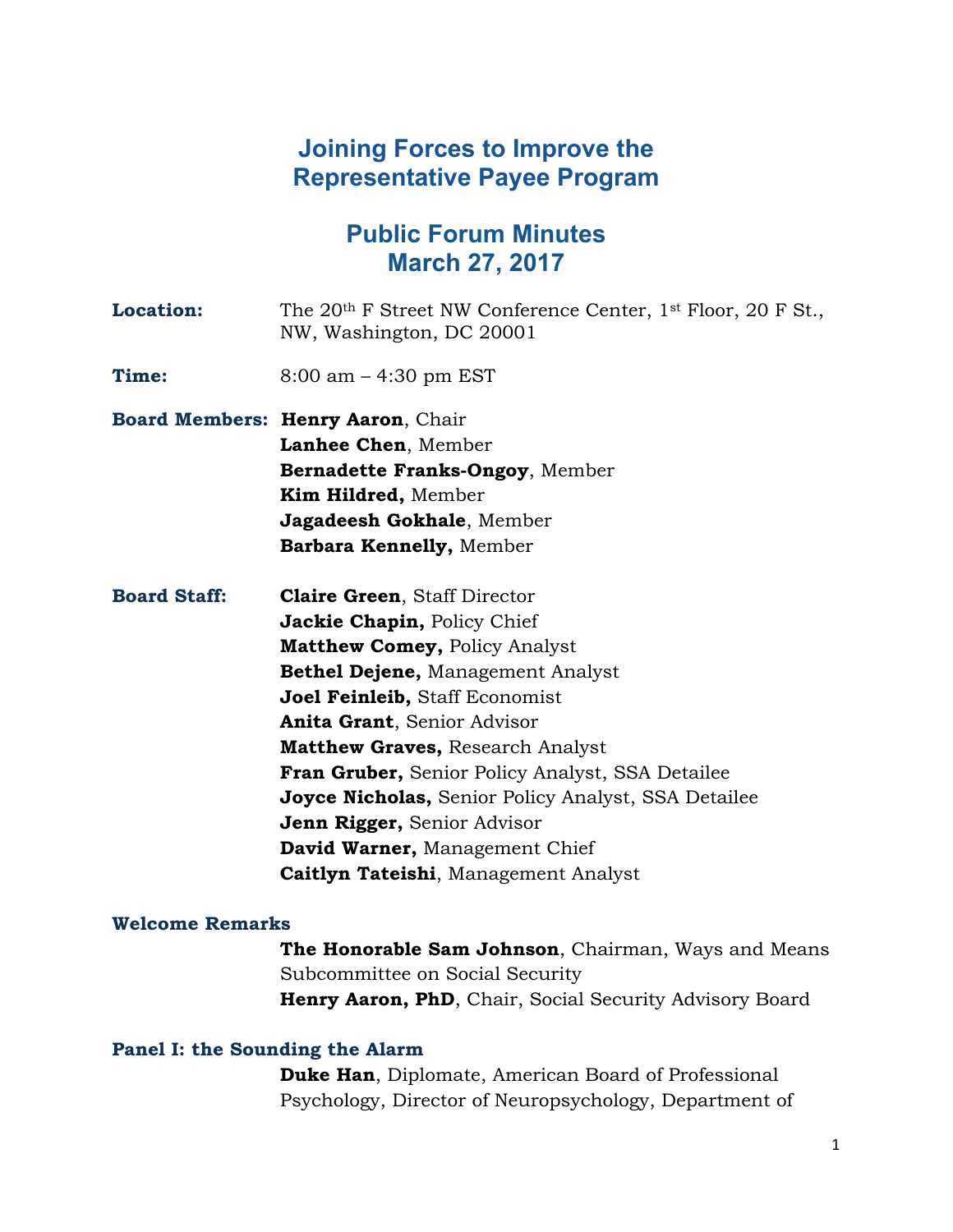Family Medicine, and Associate Professor of Family Medicine, Neurology, Psychology, and Gerontology, University of Southern California **Robert Weathers**, Supervisory Economist, Office of the Chief Actuary, Social Security Administration

**Henry Aaron, PhD**, Chair, Social Security Advisory Board *(Moderator)*

## **Remarks**

**Kathryn Olson**, Democratic Staff Director, Committee on Ways and Means, Subcommittee on Social Security

#### **Panel II: Identifying Who Needs a Representative Payee**

**Geoffrey Sanzenbacher,** Research Economist, Center for Retirement Research, Boston College **Paul Appelbaum**, Elizabeth K. Dollard Professor of Psychiatry, Medicine, and Law and Director, Division of Law, Ethics, and Psychiatry, Department of Psychiatry, College of Physicians and Surgeons, Columbia University **Ari Ne'eman,** Chief Executive Officer, MySupport.com and Policy Consultant, American Civil Liberties Union

**Bernadette Franks-Ongoy**, Member, Social Security Advisory Board and Executive Director, Disability Rights Montana *(Moderator)*

### **Panel III: Perspectives from the Front Lines**

**Ed Doonan,** Chairman, Board of National Association of Organizational Representative Payees and Government Affairs Liaison, Benefits Management Corporation/Living in Familiar Environments **Susanne Horn**, Representative Payee Program Manager, Bread for the City **Lawrence L. Sharp, III,** Chief Executive Officer and Founder of SMILE Payee Services and Using Money Wisely

**Bernadette Franks-Ongoy**, Member, Social Security Advisory Board and Executive Director, Disability Rights Montana *(Moderator)*